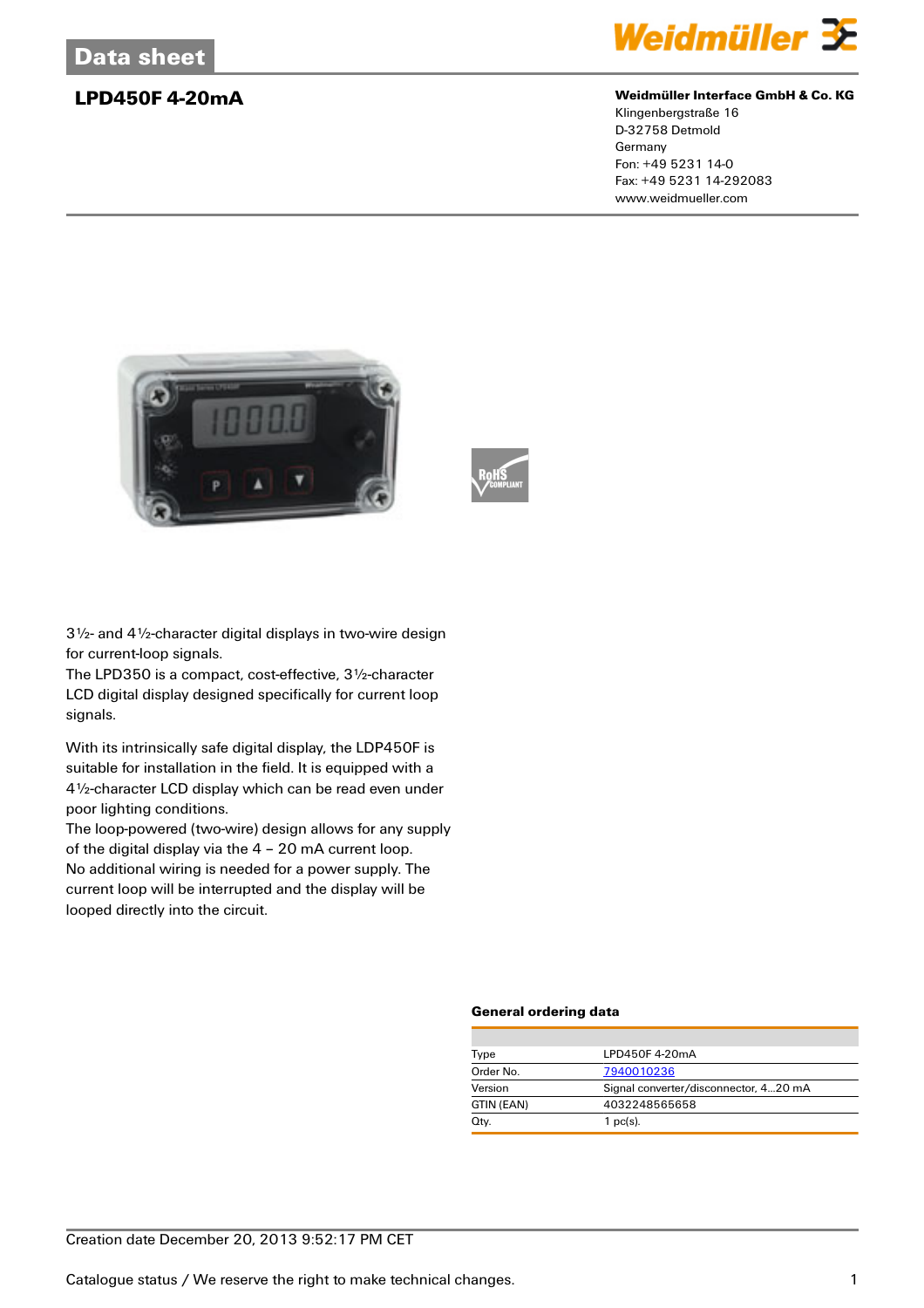# **Technical data**



## **LPD450F 4-20mA Weidmüller Interface GmbH & Co. KG**

Klingenbergstraße 16 D-32758 Detmold Germany Fon: +49 5231 14-0 Fax: +49 5231 14-292083

| <b>Dimensions and weights</b>  |                                                                                        |                         |                                                                                        |
|--------------------------------|----------------------------------------------------------------------------------------|-------------------------|----------------------------------------------------------------------------------------|
|                                |                                                                                        |                         |                                                                                        |
| Length                         | 65 mm                                                                                  | Width                   | 140 mm                                                                                 |
| Height<br>Net weight           | 80 mm<br>472 g                                                                         | Weight                  | 472 g                                                                                  |
|                                |                                                                                        |                         |                                                                                        |
| <b>Temperatures</b>            |                                                                                        |                         |                                                                                        |
| Humidity                       | 1090 % (no                                                                             | Operating temperature   |                                                                                        |
|                                | condensation)                                                                          |                         | 0 °C+60 °C                                                                             |
| Storage temperature            | -25 °C+70 °C                                                                           |                         |                                                                                        |
| <b>Functions</b>               |                                                                                        |                         |                                                                                        |
|                                |                                                                                        |                         |                                                                                        |
| Accuracy                       | $\pm$ 0.05 % from signal<br>range $\pm$ 1 digital step                                 | Step response time      | Programmable in 99 steps<br>from 130 sec.                                              |
| Temperature coefficient        | Offset $\pm$ 0.01 % / °C<br>adjustment range $\pm$ 0.1<br>digital steps or 0.01 % / °C |                         |                                                                                        |
| <b>General data</b>            |                                                                                        |                         |                                                                                        |
|                                |                                                                                        |                         |                                                                                        |
| Accuracy                       | $\pm$ 0.05 % from signal                                                               | Change of display       |                                                                                        |
| Data backup                    | range $\pm$ 1 digital step                                                             | Humidity                | 2 x per sec.<br>1090 % (no                                                             |
|                                | $\geq 100$ years                                                                       |                         | condensation)                                                                          |
| Input/Output                   | Current input                                                                          | Repeat accuracy         | $\pm$ 0.01 % of signal range                                                           |
| Sampling rate                  | 16 x pro s                                                                             | Step response time      | Programmable in 99 steps<br>from $130$ sec.                                            |
| Supply voltage                 | Loop powered, via 420<br>mA input                                                      | Temperature coefficient | Offset $\pm$ 0.01 % / °C<br>adjustment range $\pm$ 0.1<br>digital steps or 0.01 % / °C |
| <b>Transmit function</b>       | $\sqrt{x}^{3/2}$ , $x^{5/2}$ or                                                        | Type of connection      |                                                                                        |
|                                | programmable (2-21<br>steps)                                                           |                         | Screw connection                                                                       |
| Voltage drop                   | < 4.3 V                                                                                | Weight                  | 472 g                                                                                  |
| Input                          |                                                                                        |                         |                                                                                        |
|                                |                                                                                        |                         |                                                                                        |
| Input current                  | 420 mA                                                                                 |                         |                                                                                        |
| <b>Output</b>                  |                                                                                        |                         |                                                                                        |
| <b>Transmit function</b>       |                                                                                        |                         |                                                                                        |
|                                | $\sqrt{x}^{3/2}$ , $x^{5/2}$ or<br>programmable (2-21<br>steps)                        |                         |                                                                                        |
| <b>Settings</b>                |                                                                                        |                         |                                                                                        |
|                                |                                                                                        |                         |                                                                                        |
| Accuracy                       | $\pm$ 0.05 % from signal<br>range $\pm$ 1 digital step                                 | Repeat accuracy         | $\pm$ 0.01 % of signal range                                                           |
| <b>Insulation coordination</b> |                                                                                        |                         |                                                                                        |
| <b>EMC</b> standards           | <b>DIN EN 61326</b>                                                                    |                         |                                                                                        |
|                                |                                                                                        |                         |                                                                                        |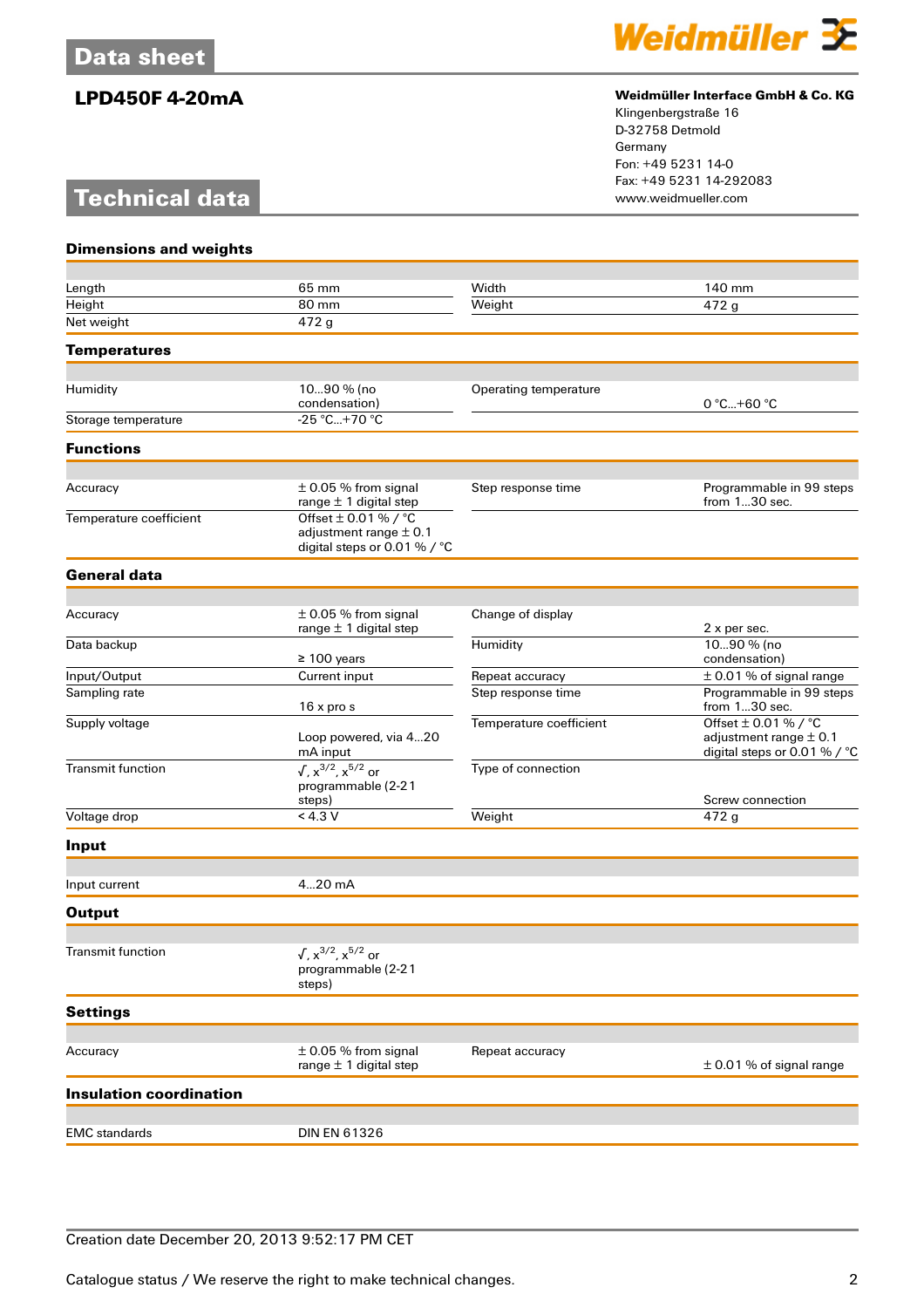# **Technical data**



## **LPD450F 4-20mA Weidmüller Interface GmbH & Co. KG**

Klingenbergstraße 16 D-32758 Detmold Germany Fon: +49 5231 14-0 Fax: +49 5231 14-292083

| 18888, 1.8888, 18.888,<br>188.88, 1888.8   | Display range | ±19.999 (0.00100.00<br>factory setting)                                                                                                |  |
|--------------------------------------------|---------------|----------------------------------------------------------------------------------------------------------------------------------------|--|
| Percentage or real value<br>display        | Type          | 4.5-character, black LCD<br>with clear background, 20<br>mm                                                                            |  |
|                                            |               |                                                                                                                                        |  |
|                                            |               | 30-21-18-01                                                                                                                            |  |
| 27-21-09-90                                | eClass 7.1    | 27-21-09-90                                                                                                                            |  |
|                                            |               |                                                                                                                                        |  |
|                                            |               |                                                                                                                                        |  |
| Fixing clip<br>Pipe Mount Kit - 7940010667 |               |                                                                                                                                        |  |
|                                            |               |                                                                                                                                        |  |
|                                            |               |                                                                                                                                        |  |
|                                            |               |                                                                                                                                        |  |
| Conform                                    |               |                                                                                                                                        |  |
|                                            |               |                                                                                                                                        |  |
|                                            |               |                                                                                                                                        |  |
|                                            |               |                                                                                                                                        |  |
|                                            | EC001774      | <b>UNSPSC</b><br>US <sub>CULUSEX</sub><br><b>ME25</b><br>Operating instructions german/english<br><b>Declaration of Conformity.pdf</b> |  |